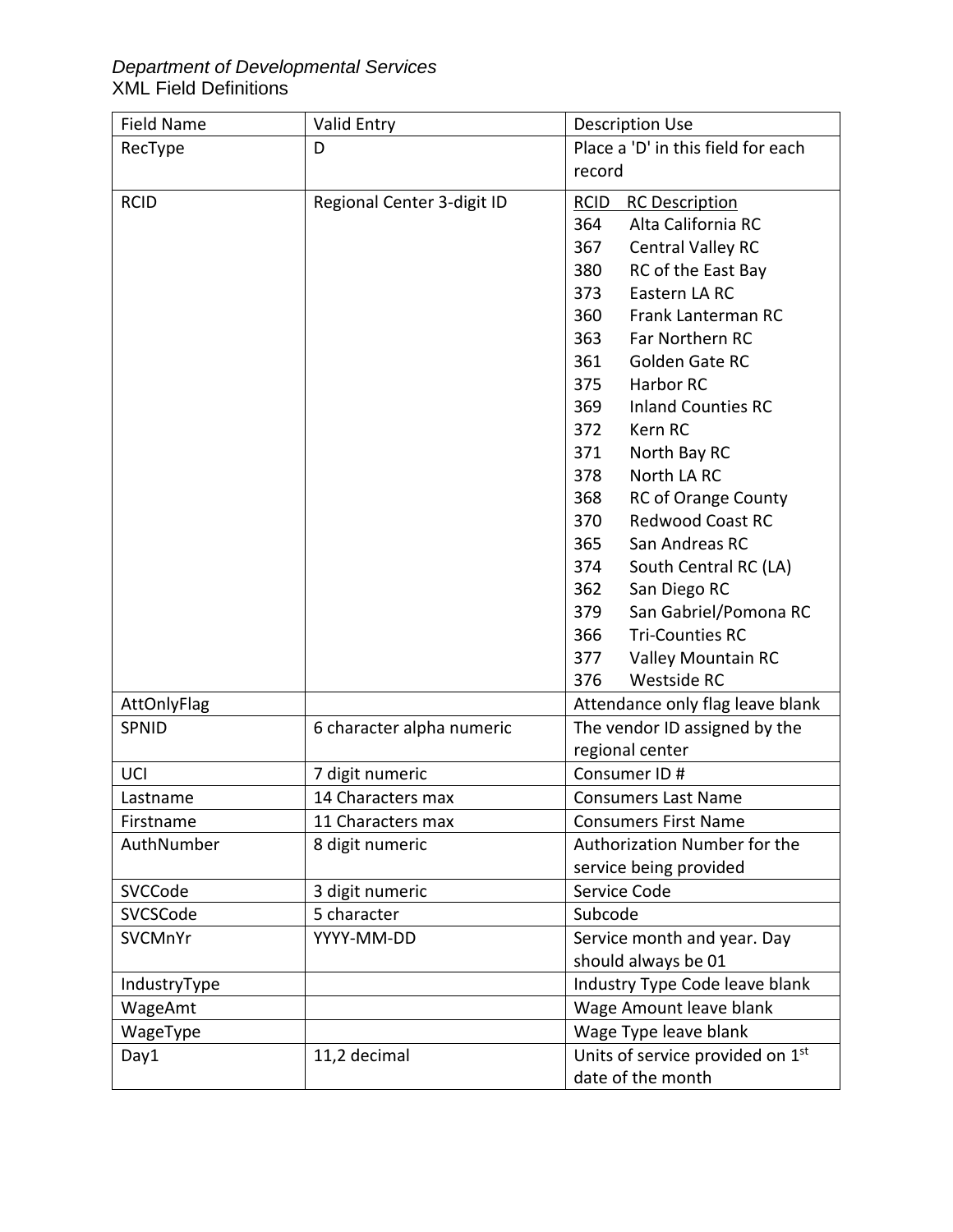## *Department of Developmental Services* XML Field Definitions

| Day2  | 11,2 decimal | Units of service provided on the |
|-------|--------------|----------------------------------|
|       |              | 2 <sup>nd</sup> day of the month |
| Day3  | 11,2 decimal | Units of service provided on the |
|       |              | ## day of the month              |
| Day4  | 11,2 decimal | Units of service provided on the |
|       |              | ## day of the month              |
| Day5  | 11,2 decimal | Units of service provided on the |
|       |              | ## day of the month              |
| Day6  | 11,2 decimal | Units of service provided on the |
|       |              | ## day of the month              |
| Day7  | 11,2 decimal | Units of service provided on the |
|       |              | ## day of the month              |
| Day8  | 11,2 decimal | Units of service provided on the |
|       |              | ## day of the month              |
| Day9  | 11,2 decimal | Units of service provided on the |
|       |              | ## day of the month              |
| Day10 | 11,2 decimal | Units of service provided on the |
|       |              | ## day of the month              |
| Day11 | 11,2 decimal | Units of service provided on the |
|       |              | ## day of the month              |
| Day12 | 11,2 decimal | Units of service provided on the |
|       |              | ## day of the month              |
| Day13 | 11,2 decimal | Units of service provided on the |
|       |              | ## day of the month              |
| Day14 | 11,2 decimal | Units of service provided on the |
|       |              | ## day of the month              |
| Day15 | 11,2 decimal | Units of service provided on the |
|       |              | ## day of the month              |
| Day16 | 11,2 decimal | Units of service provided on the |
|       |              | ## day of the month              |
| Day17 | 11,2 decimal | Units of service provided on the |
|       |              | ## day of the month              |
| Day18 | 11,2 decimal | Units of service provided on the |
|       |              | ## day of the month              |
| Day19 | 11,2 decimal | Units of service provided on the |
|       |              | ## day of the month              |
| Day20 | 11,2 decimal | Units of service provided on the |
|       |              | ## day of the month              |
| Day21 | 11,2 decimal | Units of service provided on the |
|       |              | ## day of the month              |
| Day22 | 11,2 decimal | Units of service provided on the |
|       |              | ## day of the month              |